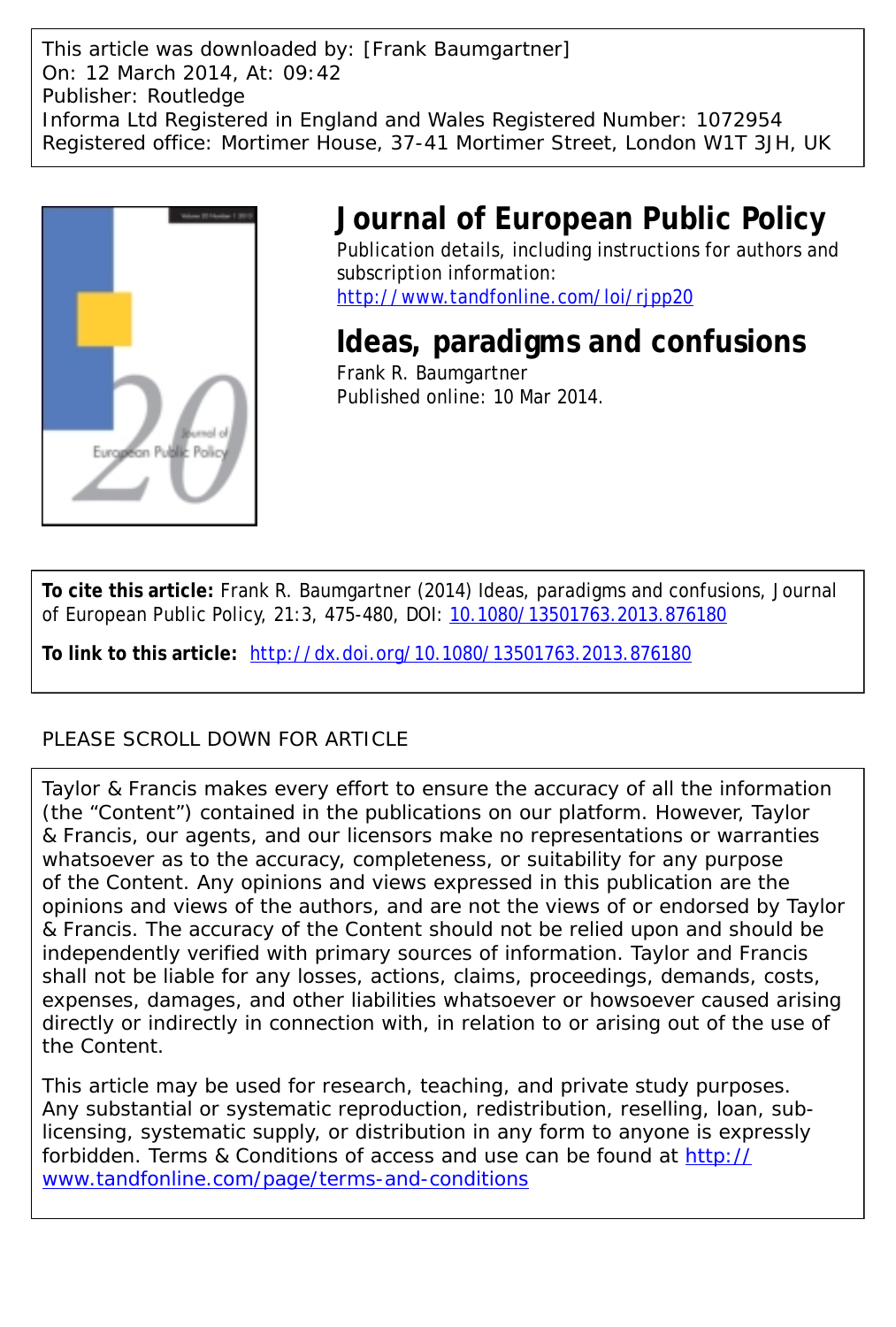# Ideas, paradigms and confusions

Frank R. Baumgartner<sup>∗</sup>

## OUR COLLECTIVE 'DISCOVERY' OF IDEAS

Pierre-Marc Daigneault [\(2014](#page-5-0)) is correct in writing that Peter Hall's (1993) concept of policy paradigm has had an enormous and positive impact on studies of public policy. It rightly moved us from ignoring the power and importance of ideas to understanding that ideas undergird and justify powerful political positions. Daigneault correctly suggests that the collective academic recognition of the power of ideas has reached a level of maturity and that it is now widely accepted, especially in the field of public policy. It is central to both the advocacy coalitions framework (ACF) (Sabatier [1988](#page-6-0), Sabatier and Jenkins-Smith [1993\)](#page-6-0) and punctuated equilibrium (PE) (Baumgartner and Jones [1991,](#page-5-0) 1993) approaches. More interpretivist policy approaches, such as those of Schneider and Ingram ([1993\)](#page-6-0) or Stone [\(1988](#page-6-0), [1989\)](#page-6-0) also put ideas and issue definitions at the core of their understandings of how policies are justified, and how they change.

Hall's 1993 article rightly deserves credit for helping to establish ideas as a central element of policy analysis. But ideas were not new at the time. Hall cites Heclo ([1974,](#page-6-0) [1978\)](#page-6-0) and a range of scholars working on nuclear deterrence, international political economy and other foreign policy domains in developing his ideas that ideas matter; clearly these communities of experts had been identified in such works cited by Hall [\(1993](#page-5-0)) as Krasner [\(1978](#page-6-0)), Nye [\(1987](#page-6-0)), and Haas (1992). Hall's article came at a moment in the development of the public policy literature that was ripe with rich discussions about the power of ideas; it was, as John Kingdon ([1984\)](#page-6-0) might have said, an idea whose time had come. Hall's article came at the right time and it has rightly been credited with pushing the concept of ideas, but more particularly that of policy paradigms, to the centre of our understandings of public policy: how they come about; what supports them; and how and in what conditions they might change.

## IDEAS ARE MORE GENERAL THAN PARADIGMS

Daigneault lays out a series of important points where we could benefit from taking stock on where the literature stands today, now that the importance of ideas is so widely accepted; this is a very useful exercise. He particularly focuses on the term 'paradigm' as being problematic. I share some of these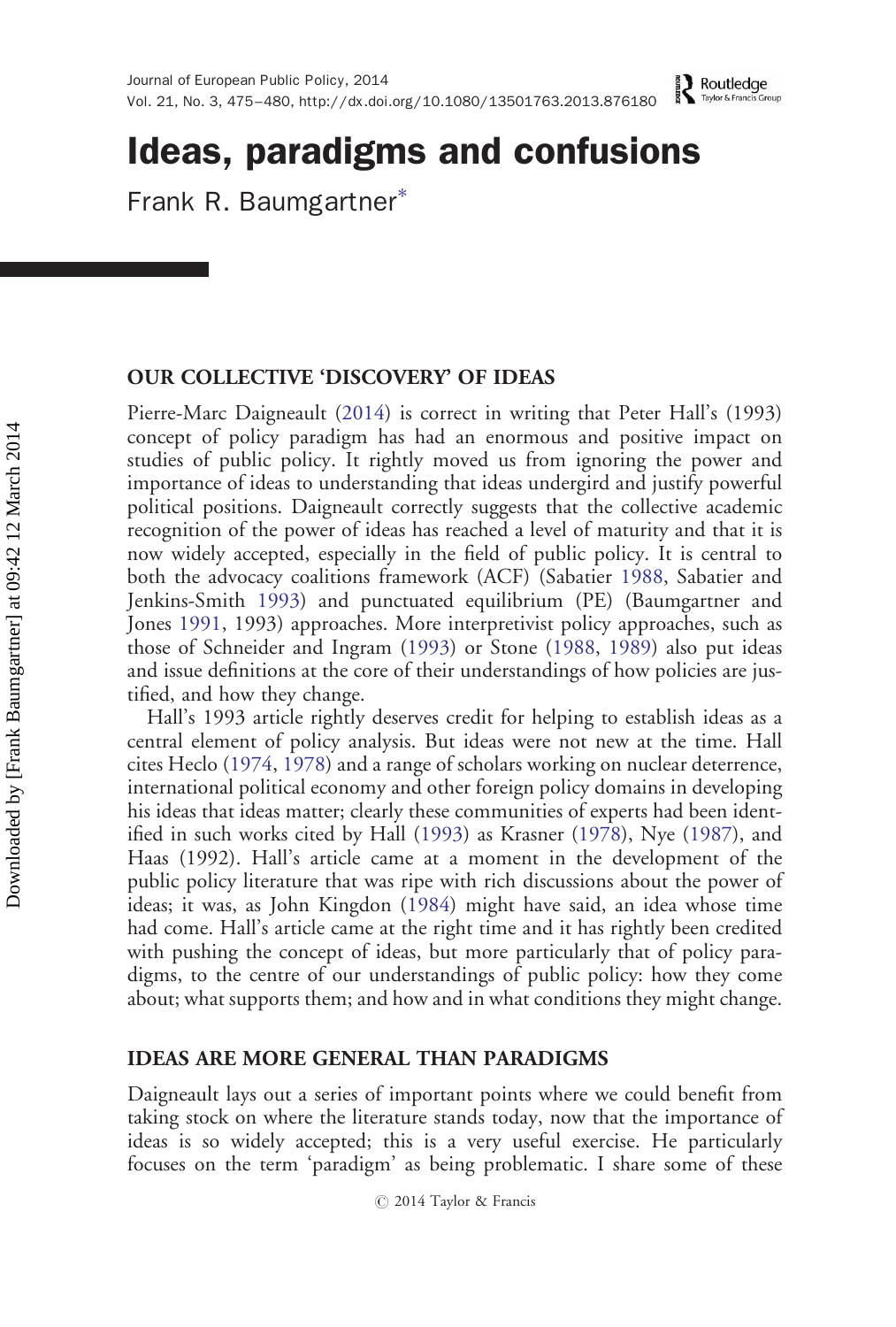concerns, but my reading of the issues is different and I think the route to research clarity and progress will differ from that suggested in his article. The first distinction I believe must be firmly made is what is an idea, and what is a paradigm.

In Hall's (1993) original formulation, a paradigm is certainly not the same as an idea. He writes that policy-makers work within a framework that features a shared understanding of certain ideas and that this makes communication and understanding possible:

More precisely, policymakers customarily work within a framework of ideas and standards that specifies not only the goals of policy and the kind of instruments that can be used to attain them, but also the very nature of the problems they are meant to be addressing. Like a *Gestalt*, this framework is embedded in the very terminology through which policymakers communicate about their work, and it is influential precisely because so much of it is taken for granted and unamenable to scrutiny as a whole. I am going to call this interpretive framework a policy paradigm. (Hall [1993:](#page-5-0) 279)

A paradigm is, on purpose, a tall word. Many policies are not supported by anything so grand. Hall was not interested in explaining first- or second-order changes with this grand term. Indeed, in his comments on the impact of the 1993 article on its 30th anniversary (Hall [2013\)](#page-5-0), he focuses on such largescale issues as whether the global neo-liberal paradigm might be shaken by the economic crises of 2008–9. His earlier article similarly had to do with Keynesianism and its challenge by monetarists. My point here is that Hall was and is interested in explaining some fundamental issues, and the phrase policy paradigm is appropriate for that. But most public policies are not so grand, and most are not supported by anything approaching a paradigm. Further, the sets of incumbent policy actors who support them may not garner such deference as the British Treasury, the United States Federal Reserve or other powerful actors whose prestige is often associated with a policy paradigm (see Baumgartner [2013](#page-5-0)).

If ideas are everywhere related to policies and the reasons to support them, paradigms are ideas on steroids: such powerful ideas that they become unspoken. These are similar to the price of entry, where if one does not share the paradigm, one is not part of the conversation. But many ideas are not so powerful. One way of considering the power of ideas is to note that this power is itself a variable: it might be high or low. In a policy paradigm, the power of the underlying idea is by definition extremely great, and changing it is tantamount to revolution. This is why Hall's (1993) focus on third-order change (truly dramatic policy reversals) jibes so well with his idea of a paradigm. But ideas can come in all levels of strength, from monopolistic and powerful to competitive, weak or completely ignored. We should recognize that policies may be associated with ideas that are more or less powerful, coherent and widely shared – paradigms are one end of a continuum describing the potential power of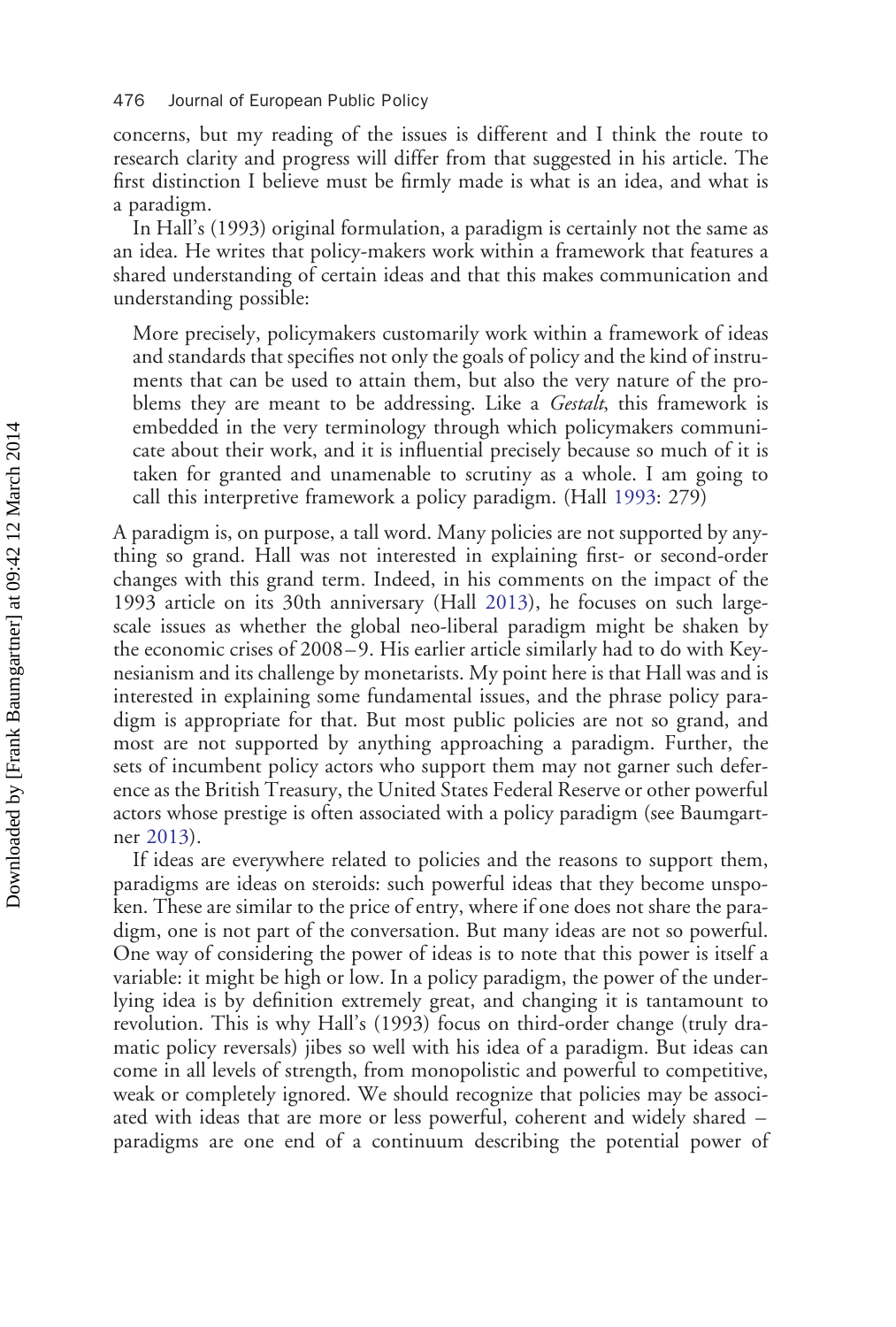ideas in politics. Paradigms are a small subset of the ideas that undergird various public policies.

#### IDEAS, ACTORS AND POLICIES

Daigneault [\(2014](#page-5-0)) correctly points out a number of problems with the literature on ideas: how do ideas become influential? How do ideas relate to the policy actors who support them, and what independent role do they have beyond the actors who use them? How do we measure ideas? How do we measure change in the power of an idea separately from observing a change in policy? This last one is particularly fundamental, as we cannot assess whether ideas cause policy if we cannot separately observe the two. He goes on to argue, however, that paradigms – more so than ideas in general – are home to confusion and inconsistencies in the literature. I think the problem is a more general one. Can we measure ideas separately from actors and policies? That is the crux of the problem.

A focus on Hall-like paradigmatic change (third-order change) stems from a focus on the same types of grand-strategy issues that fascinated the big thinkers that Hall ([1993\)](#page-5-0) cited: Nye [\(1987](#page-6-0)) on nuclear deterrence; Haas (1992) and Krasner ([1978\)](#page-6-0) on large-scale political economy issues; Heclo [\(1974](#page-6-0)) on support for a large welfare state. Hall's own interest was of course in a fundamental aspect of a massive policy with great public salience: who controls macro-economic policy in Britain? But what about smaller issues, such as merit pay for teachers, crop subsidy programmes, school vouchers versus traditional neighbourhood schools, or limits on air pollution emissions from electrical power plants? My point is that many policies do not have an over-arching paradigm shared by all. In many cases there are competing actors, each brandishing rival ideas and justifications for their preferred policy outcomes. All the problems that Daigneault [\(2014](#page-5-0)) recognizes with separating out a paradigm change from a policy change can be generalized to a more universal problem: identifying separately ideas, actors and policies.

Can we do this? With regards to paradigms, Daigneault ([2014\)](#page-5-0) argues that it is 'fundamental to circumscribe the ontological nature of policy paradigms to the ideational level'. I think that means that paradigms should be considered to be ideas, but there is a simpler solution. All ideas are not paradigms, so I do not see the need or the value of limiting this discussion to paradigms. Paradigms should not be confused with the policies they support, but the problem is much more general than that. He goes on to list seven particular critiques of the use of the idea of a paradigm, but so much would be saved if we just considered the power of ideas. Can these be measured separately from policy change? Of course they can. Can they be identified separately from the set of actors who espouse them? No doubt.<sup>[1](#page-5-0)</sup>

The discussion on paradigms reminds me in unpleasant ways of a previous debate a generation ago about the concept of corporatism. Schmitter ([1974\)](#page-6-0) proposed a definition of corporatism that conflated elements that were supposed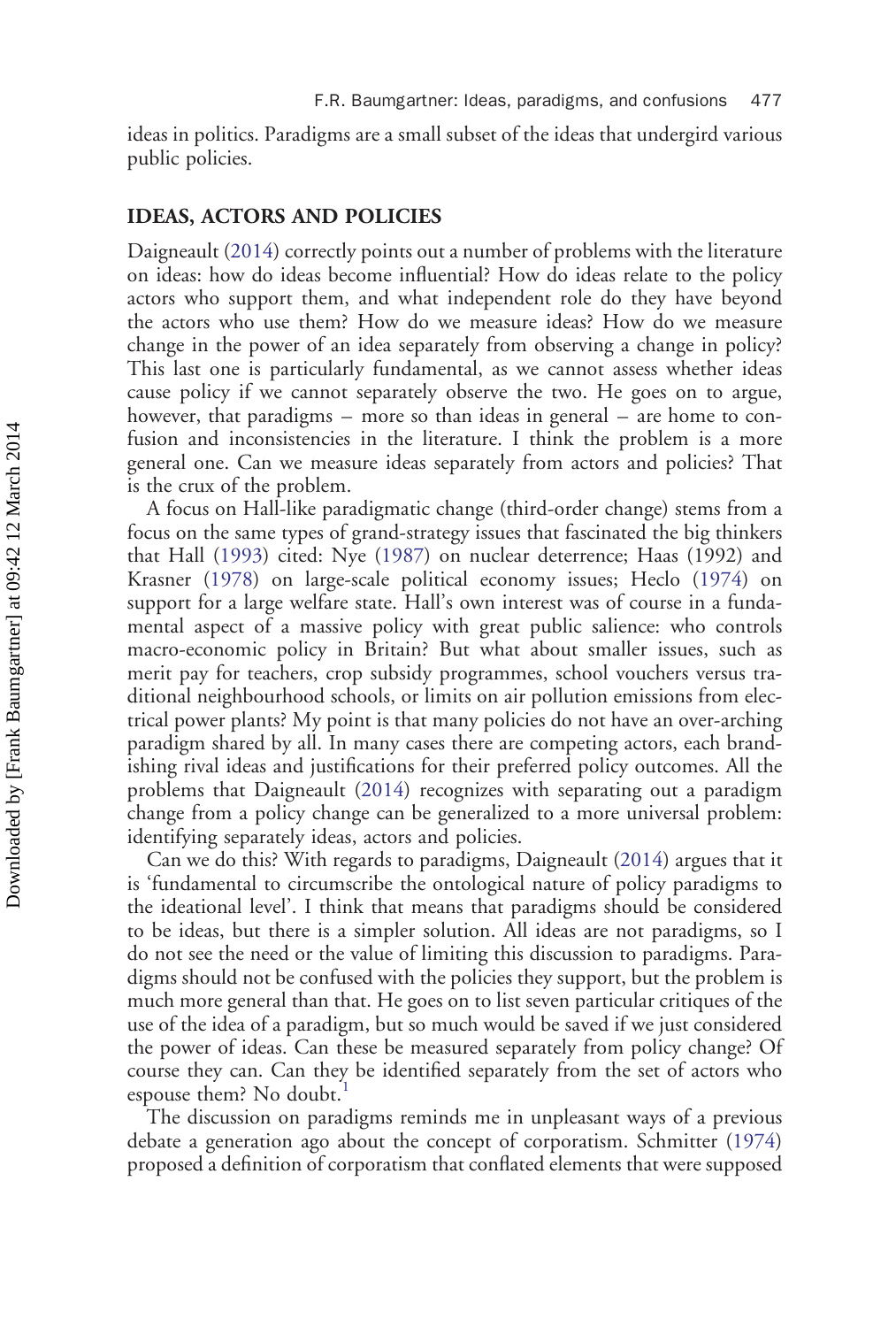to make it possible (e.g., monopolistic labour unions and business organizations) and those which were the result (highly structured negotiations among responsible parties). The problem in the ensuing literature was that the very definition of the concept turned it more into a syndrome than a set of variables whose theoretical relations could be observed and tested. If corporatism broke down as one or another actor could not enforce the negotiation on its own members, then this was not a fault of the concept, just an indication that the country in question was not a corporatist one. Similarly, I think Daigneault ([2014\)](#page-5-0) is essentially arguing that the idea of a paradigm change is so inextricably linked to the idea of a third-order policy change that the two have become understood as a syndrome. Any policy change that is not accompanied by a paradigm shift may be seen as evidence not that paradigms are not related to policies, but that perhaps there was no paradigm established in the first place. Without the ability to measure a paradigm and a policy independently from one another, this is a valid concern.

What is the solution to this concern? To me it is easier simply to recognize that ideas matter, that ideas may be weak or strong, that a given policy may be associated with many or just a few ideas, and that actors use ideas, facts, evidence and other things to build support for the policies they support and to plead that analysts would move toward independent observations and measurements of ideas, actors and policies. Paradigm changes are policy revolutions in important and highly visible domains of public policy. Rather than build a theory about paradigms, we should build one about the much more applicable concept of an idea.

Daigneault [\(2014](#page-5-0)) writes that his list of seven critiques of the idea of paradigmatic change constitute only a first draft. He suggests that the application of his set of seven rules will hopefully 'ultimately translate into better research practices'. I would suggest a much simpler set of practices: first, clearly identify the ideas associated with a policy. Note that ideas are plural. Second, assess the power or salience of the underlying ideas, noting that some ideas may dominate and some may be only small parts of the overall supporting structure. Also note that contradictory and opposing ideas are also associated with the same policies that are supported by rival ideas. In sum, treat ideas as measurable concepts, and measure the ideas separately from the other variables in the equation. Third, identify supporting actors and treat these independently from ideas. Finally, identify policies and measure these separately from both the actors who support or oppose them and the ideas with which they may be associated. Only by distinguishing clearly among ideas, actors and policies can the linkages among them be clarified. And finally, for those few policies such as nuclear deterrence, home ownership and mortgage subsidies, or fiscal policy, rather than create a new category and call these policies paradigmatic because they have such powerful sets of actors and ideas that support them, why not simply treat them in exactly the same manner as policies with weaker supporting structures and let the data speak for themselves? Policy change is related to ideational change at all levels. Shifts in ideas affect shifts in policies. Policy actors use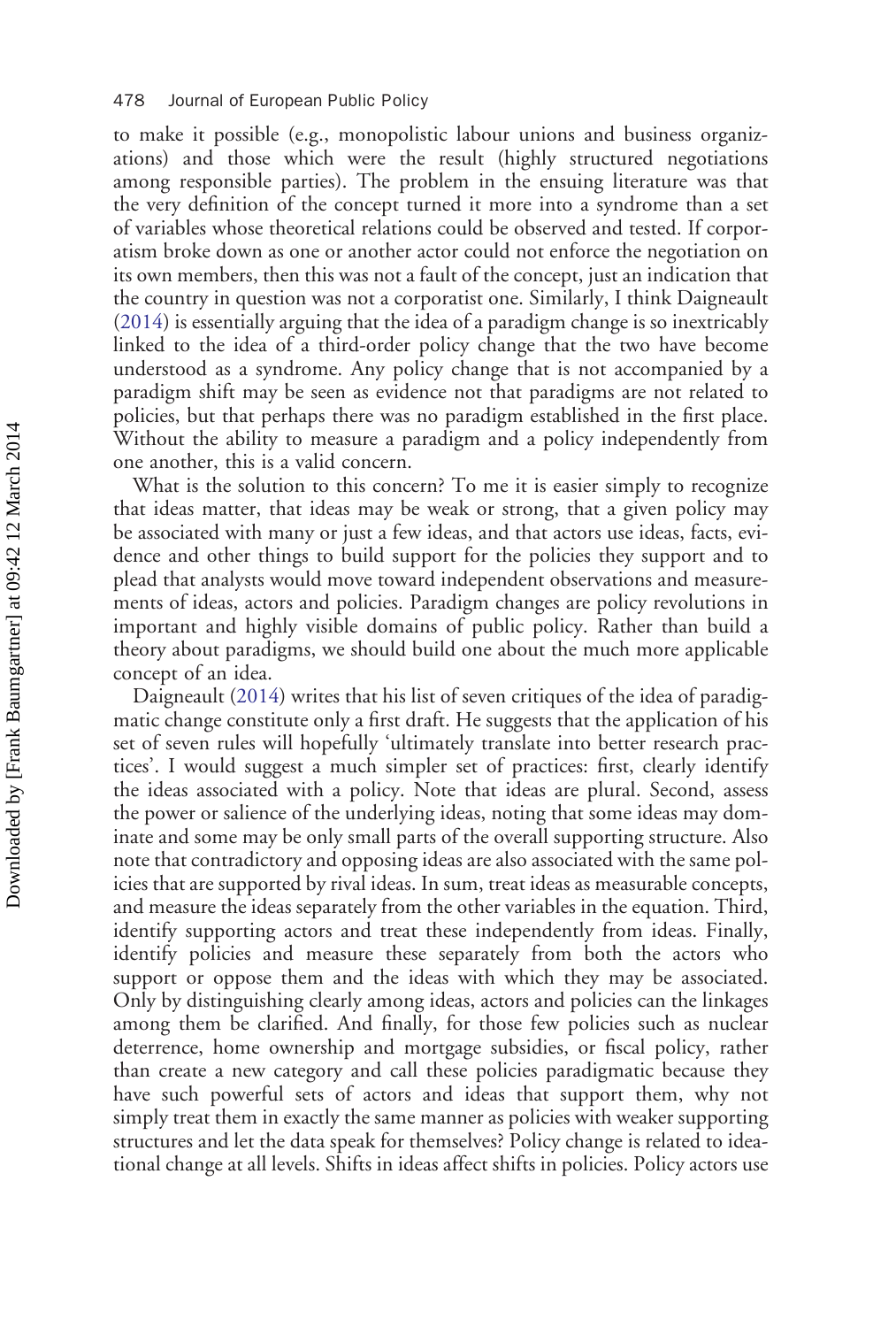<span id="page-5-0"></span>ideas to promote their preferred policy positions. This occurs, rarely, when large and firmly entrenched policy communities all sharing a fully coherent set of policy ideas undergo a transformation. But it occurs more regularly in those issues where ideas are in constant struggle. For the health of a future literature on the impact of ideas in public policy, we should revel in the fact that we can observe ideas ranging from weak to powerful, and that this variation is the germ that makes the systematic study of the power of ideas possible. Let us study the full range of them than only those few extremely powerful ideas that rise to the level of the label that Peter Hall (1993) appropriately gave to them: paradigms.

Biographical note: Frank Baumgartner is the Richard J. Richardson Distinguished Professor of Political Science at the University of North Carolina at Chapel Hill.

Address for correspondence: Frank Baumgartner, The University of North Carolina at Chapel Hill, 358 Hamilton Hall, Campus Box 3265, Chapel Hill, NC 27599-3265, USA. email: [Frankb@unc.edu](mailto:Frankb@unc.edu)

### **NOTES**

1 I've done it several times myself: identifying ideas on the death penalty separately from the state of the policy itself (Baumgartner *et al.* 2008); measuring the arguments of lobbyists in Washington separately from their success in protecting or changing the policies they work on (Baumgartner et al. 2009); or the strategies of individual policy actors in France (Baumgartner 1989). It is not that hard.

### **REFERENCES**

Baumgartner, F.R. (1989) Conflict and Rhetoric in French Policymaking, Pittsburgh, PA: University of Pittsburgh Press.

- Baumgartner, F.R. (2013) 'Ideas and policy change', *Governance* 26(2): 239–58.
- Baumgartner, F.R., Berry, J.M., Hojnacki, M., Kimball, D.C. and Leech, B.L. (2009) Lobbying and Policy Change: Who Wins, Who Loses, and Why, Chicago, IL: University of Chicago Press.
- Baumgartner, F.R., De Boef, S.L. and Boydstun, A.E. (2008) The Decline of the Death Penalty and the Discovery of Innocence. New York: Cambridge University Press.
- Baumgartner, F.R. and Jones, B.D. (1991) 'Agenda dynamics and policy subsystems', Journal of Politics 53(November): 1044–74.

Baumgartner, F.R. and Jones, B.D. (1993) Agendas and Instability in American Politics, Chicago, IL: University of Chicago Press.

- Daigneault, P.-M. (2014) 'Reassessing the concept of policy paradigm: aligning ontology and methodology in policy studies', *Journal of European Public Policy* 21(3), [doi:](http://dx.doi.org/10.1080/13501763.2013.834071)<br>10.1080/13501763.2013.834071.
- Haas, E.B. (1992) When Knowledge Is Power, Berkeley, CA: University of California Press.
- Hall, P.A. (1993) 'Policy paradigms, social learning, and the state: the case of economic policymaking in Britain', Comparative Politics 25: 275-96.
- Hall, P.A. (2013) 'Brother, can you paradigm?', Governance 26(2): 189–92.